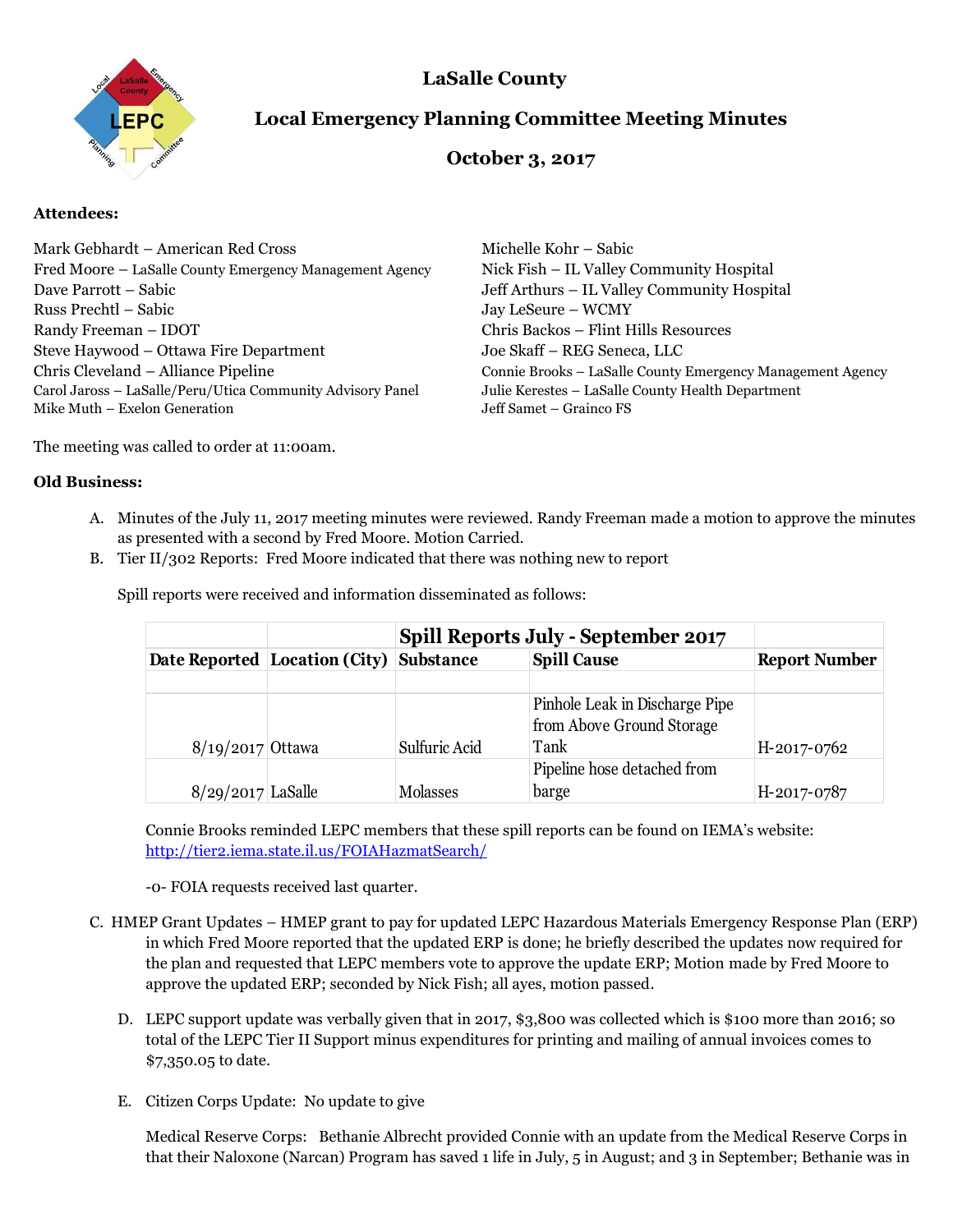Springfield presenting on their program for the annual Governor's Hometown Award; Carol Jaross mentioned an IL Dept. of Public Health media release on a statewide standing order for Narcan to 1st responders and community members with family members addicted to opioids.

#### Miscellaneous:

Jeff Arthurs announced his retirement from IVCH after 38 years in the industry on Friday, October 13<sup>th</sup>; he notified LEPC to check bylaws for office holders and nothing exists that LEPC office holders must work in the industry to hold office

Mark Gebhardt reported that the American Red Cross recruited 50 amateur radio operators from American Radio Relay League (ARRL) for Puerto Rico for 3 weeks to assist with communications via WinLink for Health & Welfare in shelters as all cell phone infrastructure was destroyed during the hurricane; he also indicated that the Salvation Army is recruiting for standby member once the initial three week deployment is up

### **New Business:**

### **Plant/Pipeline Updates:**

- LPU CAP shared information regarding the Community Advisory Panel and what it does, has PQ, Flint Hills Resources and Carus has participating chemical companies; there was a plant tour at PQ last meeting
- Sabic completed annual outage without issues,  $50<sup>th</sup>$  anniversary from 1967
- Exelon Generation indicated that LaSalle Station has two nuclear reactors in which both are running at 100%; no injuries; tours are augmented by WIN – Women in Nuclear Energy field
- Flint Hills reports plant is running solid without incidents product sold out; three day outage planned October 16th-18th
- REG Seneca has gone 655 days since their last OSHA recordable injury and 1413 days since their last lost time incident; no reportable environmental incidents since the last meeting; business is good with an outage planned in the first quarter of next year
- Alliance Pipeline reports business is good with no incidents or issues; annual fall responder seminar on October 25<sup>th</sup> with lunch at LaSalle K of C Hall or dinner at Dalzell Fire Department

### **LaSalle Exelon Generating Station Plant Tour**

A tour at the Exelon LaSalle Generation Station was conducted for members of the LEPC on Thursday, September 28th; those present at today's meeting provided their comments and feedback on the tour – well worth going and recommended anyone that has not gone to go. LPU CAP has a tour schedule in September 2018.

### **IL Northern Illinois Pipeline Fall Training**

Information covered under Alliance Pipeline's report; to register for fall seminar: <http://www.ilnipa.com/nipa-counties/lasalle> click on register for a NIPA meeting on right side

### **2018 LaSalle County LEPC Meeting Schedule**

Members present were polled to keep meetings at first Tuesday at 11:00am and everyone said that this day/time worked with their schedules; 2018 meeting dates are January  $2<sup>nd</sup>$ , April  $3<sup>rd</sup>$ , July  $3<sup>rd</sup>$  and October  $2<sup>nd</sup>$ ; all meetings will be held at the EMA Building at 11:00am

According to the By-laws even years require the election or re-election of an LEPC Chairperson, so the election will take place at the next meeting

### **Public Comment:**

No members of the general public in attendance

### **Adjournment:**